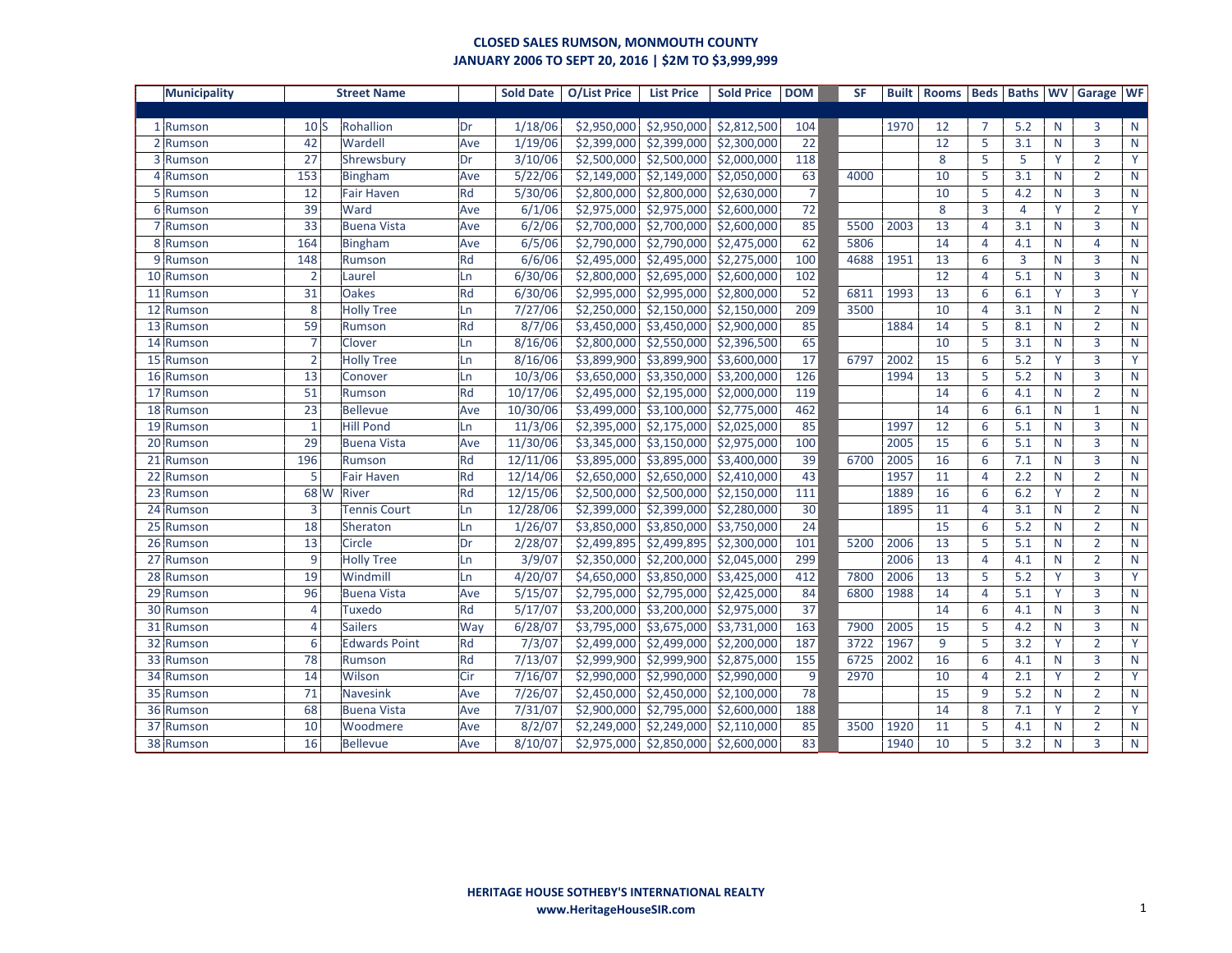| <b>Municipality</b> | <b>Street Name</b> |                          |     | <b>Sold Date</b> | <b>O/List Price</b> | <b>List Price</b>       | <b>Sold Price</b> | <b>DOM</b>      | <b>SF</b> | <b>Built</b> | <b>Rooms</b> | <b>Beds</b>    | <b>Baths</b> | <b>WV</b> | Garage         | <b>WF</b>    |
|---------------------|--------------------|--------------------------|-----|------------------|---------------------|-------------------------|-------------------|-----------------|-----------|--------------|--------------|----------------|--------------|-----------|----------------|--------------|
| 39 Rumson           | $\overline{7}$     | Popomora                 | Dr  | 8/14/07          | \$2,749,000         | \$2,499,000             | \$2,264,000       | 185             |           | 1980         | 9            | 5              | 4.1          | N         | $\overline{2}$ | N            |
| 40 Rumson           | 10                 | <b>Buttonwood</b>        | Ln  | 8/15/07          | \$2,900,000         | \$2,990,000             | \$2,300,000       | 444             |           | 1922         | 23           | 5              | 5.1          | Y         | $\overline{2}$ | Y            |
| 41<br>Rumson        | 53                 | <b>Bellevue</b>          | Ave | 8/15/07          | \$2,999,999         | \$2,750,000             | \$2,500,000       | 136             |           | 2006         | 14           | 5              | 4.2          | N         | $\overline{3}$ | ${\sf N}$    |
| 42 Rumson           | $\mathbf{1}$       | Laurel                   | Ln  | 8/31/07          | \$2,150,000         | \$2,150,000             | \$2,050,000       | 11              |           |              | 9            | $\overline{4}$ | 3.1          | N         | $\overline{2}$ | ${\sf N}$    |
| 43 Rumson           | 125                | <b>Ave Of Two Rivers</b> | Ave | 9/7/07           | \$2,195,000         | \$2,195,000             | \$2,170,000       | 29              | 3610      | 2001         | 9            | 5              | 3.2          | N         | $\overline{2}$ | $\mathsf{N}$ |
| Rumson<br>44        | 5                  | <b>Black Point HS</b>    | St  | 9/18/07          | \$3,200,000         | \$2,900,000             | \$2,235,000       | 66              | 3272      | 1963         | 10           | 3              | 3            | Y         | $\overline{2}$ | Y            |
| 45 Rumson           | 50                 | <b>Bellevue</b>          | Ave | 10/22/07         | \$2,325,000         | \$2,325,000             | \$2,350,000       | $\overline{15}$ |           |              | 15           | 6              | 4.1          | N         | $\overline{2}$ | ${\sf N}$    |
| 46 Rumson           | 80                 | Rumson                   | Rd  | 10/22/07         | \$3,495,000         | \$3,495,000             | \$3,200,000       | 62              |           | 2000         | 13           | 5              | 3.1          | N         | $\overline{3}$ | ${\sf N}$    |
| 47 Rumson           | 8                  | Auldwood                 | Ln  | 11/13/07         | \$4,635,000         | \$4,430,000             | \$3,975,000       | 158             | 7133      |              | 22           | 6              | 5.2          | N         | 3              | $\mathsf{N}$ |
| 48 Rumson           | 91                 | <b>Buena Vista</b>       | Ave | 12/14/07         | \$4,490,000         | \$4,490,000             | \$3,250,000       | 235             |           | 2007         | 20           | 6              | 6.2          | Y         | $\overline{4}$ | Y            |
| 49 Rumson           | 131                | <b>Ave Of Two Rivers</b> | Ave | 1/4/08           | \$3,999,000         | \$3,999,000             | \$3,912,500       | 81              | 8000      | 2007         | 15           | 6              | 6.1          | N         | $\overline{3}$ | ${\sf N}$    |
| 50 Rumson           | 14                 | <b>Edwards Point</b>     | Rd  | 1/15/08          | \$3,100,000         | \$3,100,000             | \$2,900,000       | 28              |           |              | 8            | 3              | 3.2          | Y         | $\overline{2}$ | Y            |
| 51 Rumson           | 11                 | <b>Bingham Hill</b>      | Cir | 2/1/08           | \$3,900,000         | \$3,299,000             | \$2,900,000       | 290             |           | 2007         | 12           | 5              | 5.1          | N         | 3              | $\mathsf{N}$ |
| 52<br>Rumson        | 11                 | <b>Bellevue</b>          | Ave | 2/29/08          | \$4,295,000         | \$4,195,000             | \$3,875,000       | 308             |           | 2005         | 15           | $\overline{7}$ | 6.1          | N         | 3              | N            |
| 53 Rumson           | $\mathbf{1}$       | Pond                     | Rd  | 5/2/08           | \$2,575,000         | \$2,495,000             | \$2,360,000       | 119             | 6000      | 2003         | 15           | 6              | 5.1          | N         | $\overline{3}$ | ${\sf N}$    |
| 54 Rumson           | 98                 | Rumson                   | Rd  | 7/10/08          | \$2,875,000         | \$2,875,000             | \$2,675,000       | 124             |           | 2008         | 14           | $\overline{7}$ | 6.1          | N         | $\overline{3}$ | ${\sf N}$    |
| 55 Rumson           | 13                 | Ridge                    | Rd  | 7/16/08          | \$4,150,000         | \$3,750,000             | \$3,450,000       | 358             |           | 2003         | 12           | 5              | 6.2          | N         | $\overline{3}$ | $\mathsf{N}$ |
| 56 Rumson           | 16                 | <b>Bellevue</b>          | Ave | 8/29/08          | \$2,875,000         | \$2,875,000             | \$2,535,000       | 22              | 5569      | 1932         | 10           | 6              | 4.1          | N         | 3              | $\mathsf{N}$ |
| 57 Rumson           | 18                 | Club                     | Way | 9/9/08           | \$2,995,000         | \$2,995,000             | \$2,700,000       | 156             | 6042      | 2008         | 13           | 6              | 5            | N         | $\overline{3}$ | ${\sf N}$    |
| 58 Rumson           | 3                  | <b>Sailors</b>           | Way | 9/30/08          | \$3,990,000         | $\overline{$}3,690,000$ | \$3,250,000       | 166             | 8194      | 2008         | 20           | 6              | 6.1          | N         | $\overline{3}$ | ${\sf N}$    |
| 59 Rumson           | 22                 | Ridge                    | Rd  | 10/15/08         | \$2,690,000         | \$2,350,000             | \$2,100,000       | 102             | 5400      |              | 15           | 5              | 5.1          | N         | $\overline{2}$ | $\mathsf{N}$ |
| 60 Rumson           | $\mathbf{1}$       | <b>Horatius</b>          | Way | 10/15/08         | \$3,200,000         | \$3,200,000             | \$2,580,000       | 325             |           |              | 11           | $\overline{4}$ | 3.1          | Y         | $\overline{3}$ | Y            |
| 61 Rumson           | 6                  | Conover                  | Ln  | 10/18/08         | \$2,995,000         | \$2,995,000             | \$2,650,000       | 157             | 6500      | 2007         | 14           | 5              | 5.1          | N         | 5              | $\mathsf{N}$ |
| 62 Rumson           | 59S                | Shrewsbury               | Dr  | 11/13/08         | \$2,995,000         | \$2,700,000             | \$2,470,000       | 133             |           | 1877         | 14           | 6              | 5.1          | Y         | $\overline{2}$ | Y            |
| 63 Rumson           | 13                 | <b>Rivers Edge</b>       | Dr  | 12/17/08         | \$3,675,000         | \$2,900,000             | \$2,525,000       | 479             | 6407      |              | 14           | 6              | 6.2          | Y         | $\overline{3}$ | Y            |
| 64 Rumson           | 15                 | <b>Heathcliff</b>        | Rd  | 12/23/08         | \$3,399,000         | \$3,199,000             | \$2,800,000       | 147             | 6434      | 2008         | 15           | $\overline{7}$ | 5            | Y         | $\overline{3}$ | ${\sf N}$    |
| 65 Rumson           | $\mathbf{1}$       | <b>Belknap</b>           | Ln  | 4/15/09          | \$2,975,000         | \$2,895,000             | \$2,650,000       | 112             | 6800      | 2008         | 13           | 5              | 5.1          | N         | 3              | ${\sf N}$    |
| 66 Rumson           | 21                 | Conover                  | Ln  | 4/30/09          | \$3,850             | \$2,999,000             | \$2,800,000       | 457             |           | 2006         | 16           | $\overline{4}$ | 4.2          | N         | $\overline{3}$ | ${\sf N}$    |
| 67<br>Rumson        | 5                  | Tyson                    | Ln  | 6/16/09          | \$3,499,000         | \$3,499,000             | \$3,250,000       | 178             | 6700      | 2009         | 13           | 5              | 6.2          | N         | $\overline{3}$ | $\mathsf{N}$ |
| 68 Rumson           | $\overline{2}$     | <b>Sugar Maple</b>       | Ln  | 6/18/09          | \$2,500,000         | \$2,600,000             | \$2,565,000       | 120             | 5200      | 2008         | 10           | 5              | 4.2          | Y         | $\overline{3}$ | ${\sf N}$    |
| 69 Rumson           | $\overline{7}$     | Buttonwood               | Ln  | 6/30/09          | \$3,799,000         | \$3,799,000             | \$3,675,000       | 31              | 9000      | 2002         | 17           | 6              | 7.1          | N         | 3              | $\mathsf{N}$ |
| 70 Rumson           | 114                | Ridge                    | Rd  | 9/18/09          | \$3,595,000         | \$3,595,000             | \$3,025,000       | 169             | 7500      | 2004         | 13           | 5              | 4.2          | N         | $\overline{3}$ | $\mathsf{N}$ |
| 71 Rumson           |                    | 7N<br>Rohallion          | Dr  | 10/1/09          | \$3,849,000         | \$3,400,000             | \$3,275,000       | 262             |           | 2003         | 16           | 6              | 6.2          | N         | $\overline{3}$ | $\mathsf{N}$ |
| 72 Rumson           | 49                 | <b>Buena Vista</b>       | Ave | 10/15/09         | \$2,195,000         | \$2,195,000             | \$2,037,500       | 16              | 5000      | 1955         | 12           | 5              | 6.1          | N         | $\overline{3}$ | ${\sf N}$    |
| 73 Rumson           | 150                | Rumson                   | Rd  | 10/15/09         | \$3,950,000         | \$3,950,000             | \$3,850,000       | 35              | 7800      | 2005         | 15           | $\overline{7}$ | 7.2          | N         | 3              | $\mathsf{N}$ |
| 74 Rumson           | $\overline{25}$    | <b>Black Point HS</b>    | St  | 11/30/09         | \$2,395,000         | \$2,395,000             | \$2,100,000       | 204             | 5400      | 1998         | 15           | 5              | 3.1          | Y         | $\overline{3}$ | Y            |
| 75 Rumson           | 66 W               | <b>River</b>             | Rd  | 11/30/09         | \$2,495,000         | \$2,495,000             | \$2,350,000       | 35              |           | 2006         | 11           | 5              | 4.1          | Y         | $\overline{2}$ | ${\sf N}$    |
| 76 Rumson           | 31                 | Shrewsbury               | Dr  | 12/11/09         | \$3,750,000         | \$3,550,000             | \$3,300,000       | 159             | 6200      | 1998         | 11           | 5              | 5.2          | Y         | 5              | Y            |
| 77 Rumson           | 50                 | <b>Bellevue</b>          | Ave | 12/23/09         |                     | \$2,250,000 \$2,250,000 | \$2,125,000       | 36              |           |              | 12           | 5              | 3.1          | N         | $\overline{2}$ | $\mathsf{N}$ |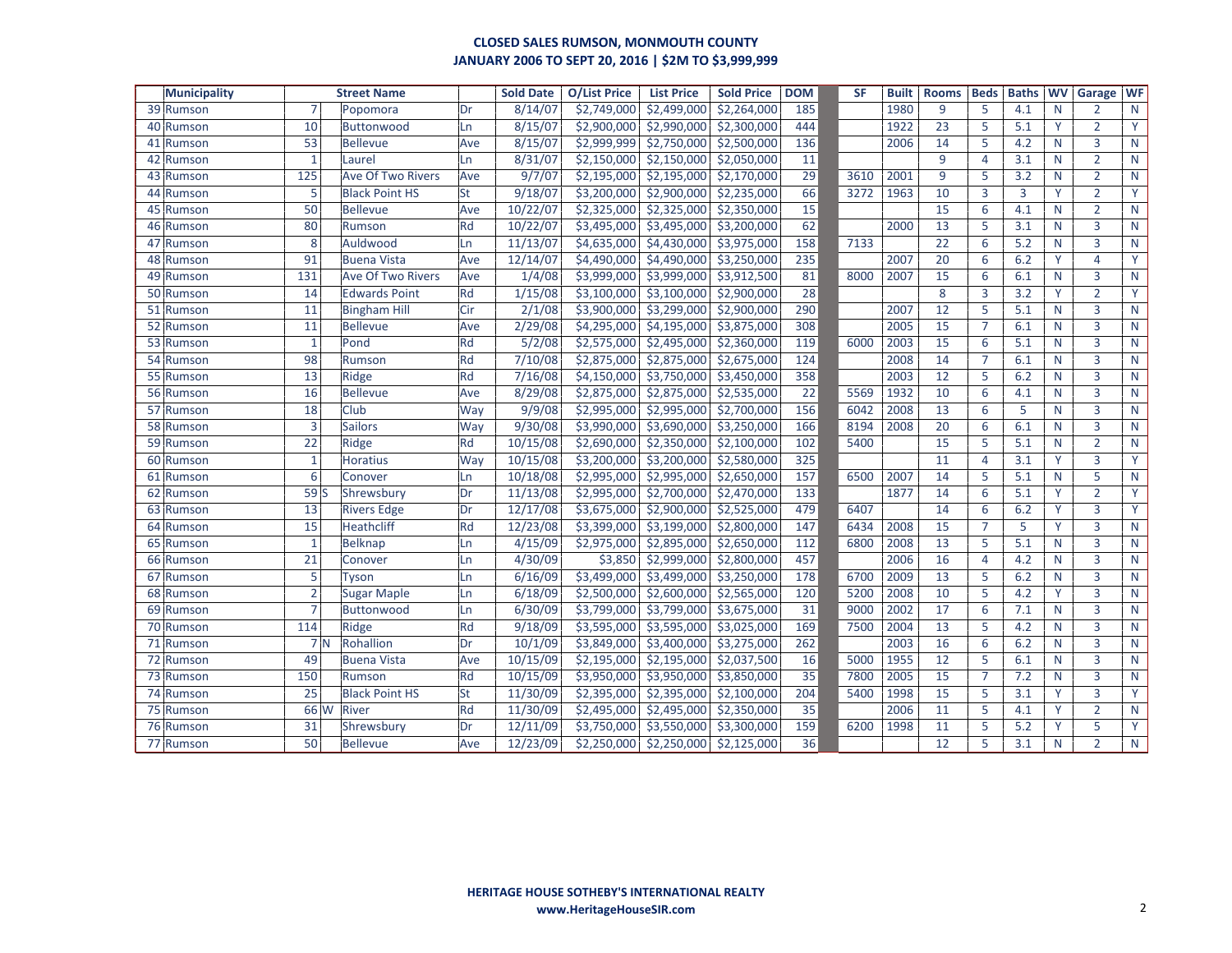| <b>Municipality</b> |                 | <b>Street Name</b>       |     | <b>Sold Date</b> | <b>O/List Price</b> | <b>List Price</b> | <b>Sold Price</b> | <b>DOM</b>     | <b>SF</b> | <b>Built</b> | <b>Rooms</b> | <b>Beds</b>    | <b>Baths</b> | <b>WV</b> | Garage         | <b>WF</b>    |
|---------------------|-----------------|--------------------------|-----|------------------|---------------------|-------------------|-------------------|----------------|-----------|--------------|--------------|----------------|--------------|-----------|----------------|--------------|
| 78 Rumson           | 22 N            | Ward                     | Ave | 2/19/10          | \$3,095,000         | \$3,095,000       | \$2,800,000       | 60             | 5500      | 2009         | 16           | 5              | 7.1          | Y         | 3              | $\mathsf{N}$ |
| 79 Rumson           | $\overline{7}$  | <b>Sugar Maple</b>       | Ln  | 3/15/10          | \$2,500,000         | \$2,650,000       | \$2,775,000       | 197            | 5500      | 2008         | 11           | 5              | 5.1          | Y         | 3              | $\mathsf{N}$ |
| 80<br>Rumson        | 8               | <b>Belknap</b>           | Ln  | 3/16/10          | \$2,950,000         | \$2,950,000       | \$3,100,000       | 37             |           | 1998         | 10           | $\overline{4}$ | 3.2          | N         | $\overline{2}$ | $\mathsf{N}$ |
| 81<br>Rumson        | 10              | Somerset                 | Dr  | 4/29/10          | \$2,495,000         | \$2,495,000       | \$2,000,000       | 46             | 4092      | 1968         | 11           | 5              | 4.2          | N         | $\overline{2}$ | $\mathsf{N}$ |
| 82<br>Rumson        | 159             | Bingham                  | Ave | 5/28/10          | \$2,795,000         | \$2,795,000       | \$2,600,000       | 63             |           |              | 10           | 5              | 4.1          | N         | 3              | $\mathsf{N}$ |
| 83<br>Rumson        | 138             | Rumson                   | Rd  | 6/3/10           | \$3,145,000         | \$3,145,000       | \$2,912,500       | 53             | 7700      | 2007         | 16           | 6              | 6.3          | N         | 3              | $\mathsf{N}$ |
| 84<br>Rumson        | $\mathbf{1}$    | <b>Sugar Maple</b>       | Ln  | 6/29/10          | \$2,550,000         | \$2,550,000       | \$2,450,000       | 64             |           | 2009         | 12           | $\overline{4}$ | 5.2          | Y         | 3              | $\mathsf{N}$ |
| 85<br>Rumson        | 3               | Van                      | Cir | 8/2/10           | \$3,950,000         | \$3,950,000       | \$3,850,000       | 46             | 6500      | 2002         | 19           | 6              | 6.2          | N         | $\overline{3}$ | $\mathsf{N}$ |
| 86 Rumson           | 53              | Bellevue                 | Ave | 8/23/10          | \$2,195,000         | \$2,195,000       | \$2,100,000       | 35             | 5300      | 2006         | 10           | 5              | 4.2          | N         | 3              | $\mathsf{N}$ |
| 87<br>Rumson        | 161             | Bingham                  | Ave | 11/19/10         | \$2,850,000         | \$2,850,000       | \$2,500,000       | 54             | 7700      |              | 15           | 6              | 6.1          | N         | 3              | $\mathsf{N}$ |
| 88<br>Rumson        | 140             | Bingham                  | Ave | 11/30/10         | \$3,500,000         | \$2,975,000       | \$2,400,000       | 364            | 4947      | 1932         | 11           | 5              | 4.2          | N         | $\overline{2}$ | $\mathsf{N}$ |
| 89<br>Rumson        | 11              | <b>Sugar Maple</b>       | Ln  | 12/10/10         | \$2,500,000         | \$2,900,000       | \$3,195,000       | 161            | 6500      | 2008         | 11           | 5              | 5.1          | N         | $\overline{3}$ | $\mathsf{N}$ |
| 90<br>Rumson        | 20              | Ridge                    | Rd  | 12/14/10         | \$2,650,000         | \$2,650,000       | \$2,650,000       | 28             | 6831      | 2010         | 14           | 6              | 5.2          | N         | 3              | $\mathsf{N}$ |
| 91<br>Rumson        | $\overline{3}$  | <b>Sugar Maple</b>       | Ln  | 1/6/11           | \$2,699,000         | \$2,599,000       | \$2,425,000       | 116            | 5400      | 2009         | 13           | 5              | 5.1          | Y         | 3              | N            |
| 92<br>Rumson        | 16              | Club                     | Way | 2/23/11          | \$2,495,000         | \$2,495,000       | \$2,350,000       | 20             | 6700      | 2005         | 14           | 5              | 4.1          | N         | 3              | $\mathsf{N}$ |
| 93<br>Rumson        | 34              | Shrewsbury               | Dr  | 2/25/11          | \$2,499,000         | \$2,199,000       | \$2,050,000       | 167            |           | 1895         | 16           | 6              | 5.2          | N         | 4              | $\mathsf{N}$ |
| 94<br>Rumson        | 5               | <b>Fair Haven</b>        | Rd  | 4/20/11          | \$2,299,000         | \$2,299,000       | \$2,125,000       | 35             |           | 1958         | 11           | $\overline{4}$ | 3.2          | N         | $\overline{2}$ | $\mathsf{N}$ |
| 95<br>Rumson        | $11$ N          | Ward                     | Ave | 5/5/11           | \$3,595,000         | \$3,595,000       | \$3,200,000       | 118            |           | 1904         | 12           | 5              | 4.1          | Y         | $\overline{2}$ | Y            |
| 96<br>Rumson        | 90              | Rumson                   | Rd  | 6/1/11           | \$2,600,000         | \$2,600,000       | \$2,090,000       | 251            | 7786      | 2006         | 14           | 5              | 5.1          | N         | 3              | $\mathsf{N}$ |
| 97<br>Rumson        | 16              | <b>Bellevue</b>          | Ave | 8/2/11           | \$3,000,000         | \$3,000,000       | \$3,000,000       | 8              |           | 1932         | 10           | 6              | 4.1          | N         | 3              | $\mathsf{N}$ |
| 98<br>Rumson        | 5               | <b>Sugar Maple</b>       | Ln  | 8/4/11           | \$2,850,000         | \$2,695,000       | \$2,550,000       | 371            | 5500      | 2011         | 12           | 5              | 6.1          | Y         | 3              | $\mathsf{N}$ |
| 99<br>Rumson        | 16              | Buttonwood               | Ln  | 8/12/11          | \$2,390,000         | \$2,390,000       | \$2,302,000       | 37             |           |              | 15           | 6              | 5.1          | N         | 5              | $\mathsf{N}$ |
| 100<br>Rumson       | 74              | <b>Bellevue</b>          | Ave | 8/12/11          | \$3,250,000         | \$3,250,000       | \$2,937,500       | 205            | 6300      | 2010         | 12           | 6              | 6.1          | N         | 4              | $\mathsf{N}$ |
| 101<br>Rumson       | $\overline{4}$  | <b>Sailors</b>           | Way | 8/15/11          | \$3,275,000         | \$3,275,000       | \$3,175,000       | 50             |           | 2006         | 15           | 5              | 4.2          | N         | 3              | $\mathsf{N}$ |
| 102<br>Rumson       | 98              | Rumson                   | Rd  | 3/26/12          | \$2,150,000         | \$2,150,000       | \$2,050,000       | $\overline{4}$ | 7300      | 2008         | 14           | 5              | 6.1          | N         | $\overline{3}$ | $\mathsf{N}$ |
| 103<br>Rumson       | 122             | Rumson                   | Rd  | 5/14/12          | \$3,100,000         | \$3,100,000       | \$3,000,000       | 32             | 10000     | 2005         | 16           | 6              | 5.1          | N         | 3              | $\mathsf{N}$ |
| 104<br>Rumson       | 14              | Sycamore                 | Ln  | 7/11/12          | \$2,900,000         | \$2,690,000       | \$2,350,000       | 119            |           |              | 10           | 6              | 4.2          | N         | 3              | $\mathsf{N}$ |
| 105<br>Rumson       | $\overline{15}$ | Auldwood                 | Ln  | 7/25/12          | \$2,890,000         | \$2,640,000       | \$2,100,000       | 207            |           | 2002         | 12           | 6              | 6.1          | N         | $\overline{2}$ | $\mathsf{N}$ |
| 106<br>Rumson       | 54 E            | River                    | Rd  | 8/1/12           | \$2,700,000         | \$2,700,000       | \$2,300,000       | 221            |           |              | 10           | $\overline{4}$ | 2.1          | Y         | $\overline{2}$ | Y            |
| 107 Rumson          | 3               | <b>Hill Pond</b>         | Ln  | 10/26/12         | \$4,900,000         | \$4,699,000       | \$2,300,000       | 738            | 10000     | 2000         | 15           | 6              | 5.1          | N         | 3              | $\mathsf{N}$ |
| 108 Rumson          | 9               | <b>Sugar Maple</b>       | Ln  | 11/27/12         | \$2,795,000         | \$2,895,000       | \$2,750,000       | 59             |           | 2012         | 12           | 5              | 6.1          | N         | $\overline{3}$ | $\mathsf{N}$ |
| 109<br>Rumson       | 3S              | Rohallion                | Dr  | 12/5/12          | \$2,649,000         | \$2,249,000       | \$2,113,000       | 186            |           | 2007         | 12           | 6              | 6.1          | N         | 3              | $\mathsf{N}$ |
| 110 Rumson          | $\overline{7}$  | Ridge                    | Rd  | 12/7/12          | \$2,699,000         | \$2,699,000       | \$2,450,000       | 55             |           | 2011         | 15           | 5              | 8.1          | N         | 4              | $\mathsf{N}$ |
| 111<br>Rumson       | 4               | <b>Tennis Court</b>      | Ln  | 1/10/13          | \$3,100,000         | \$3,100,000       | \$3,034,000       | 249            |           |              | 13           | 5              | 4.1          | N         | $\mathbf{1}$   | $\mathsf{N}$ |
| 112<br>Rumson       | 127             | <b>Ave Of Two Rivers</b> | Ave | 2/1/13           | \$2,699,000         | \$2,699,000       | \$2,699,000       | 9              |           | 2003         | 15           | 5              | 7.2          | N         | 3              | $\mathsf{N}$ |
| 113<br>Rumson       | 13              | <b>River Edge</b>        | Dr  | 2/28/13          | \$2,990,000         | \$2,990,000       | \$2,700,000       | 48             | 7346      |              | 14           | 6              | 6.2          | Y         | 3              | Y            |
| 114 Rumson          | 141             | Rumson                   | Rd  | 4/26/13          | \$3,250,000         | \$3,250,000       | \$2,400,000       | 71             |           | 1902         | 19           | 6              | 6.3          | N         | $\overline{2}$ | $\mathsf{N}$ |
| 115 Rumson          | 46              | <b>Bellevue</b>          | Ave | 6/10/13          | \$2,349,000         | \$2,349,000       | \$2,115,000       | 28             |           |              | 15           | 6              | 4.1          | N         | 3              | $\mathsf{N}$ |
| 116 Rumson          | 10              | Buttonwood               | Ln  | 6/13/13          | \$3,200,000         | \$3,200,000       | \$3,039,840       | 102            |           |              | 12           | 5              | 6.2          | N         | 3              | $\mathsf{N}$ |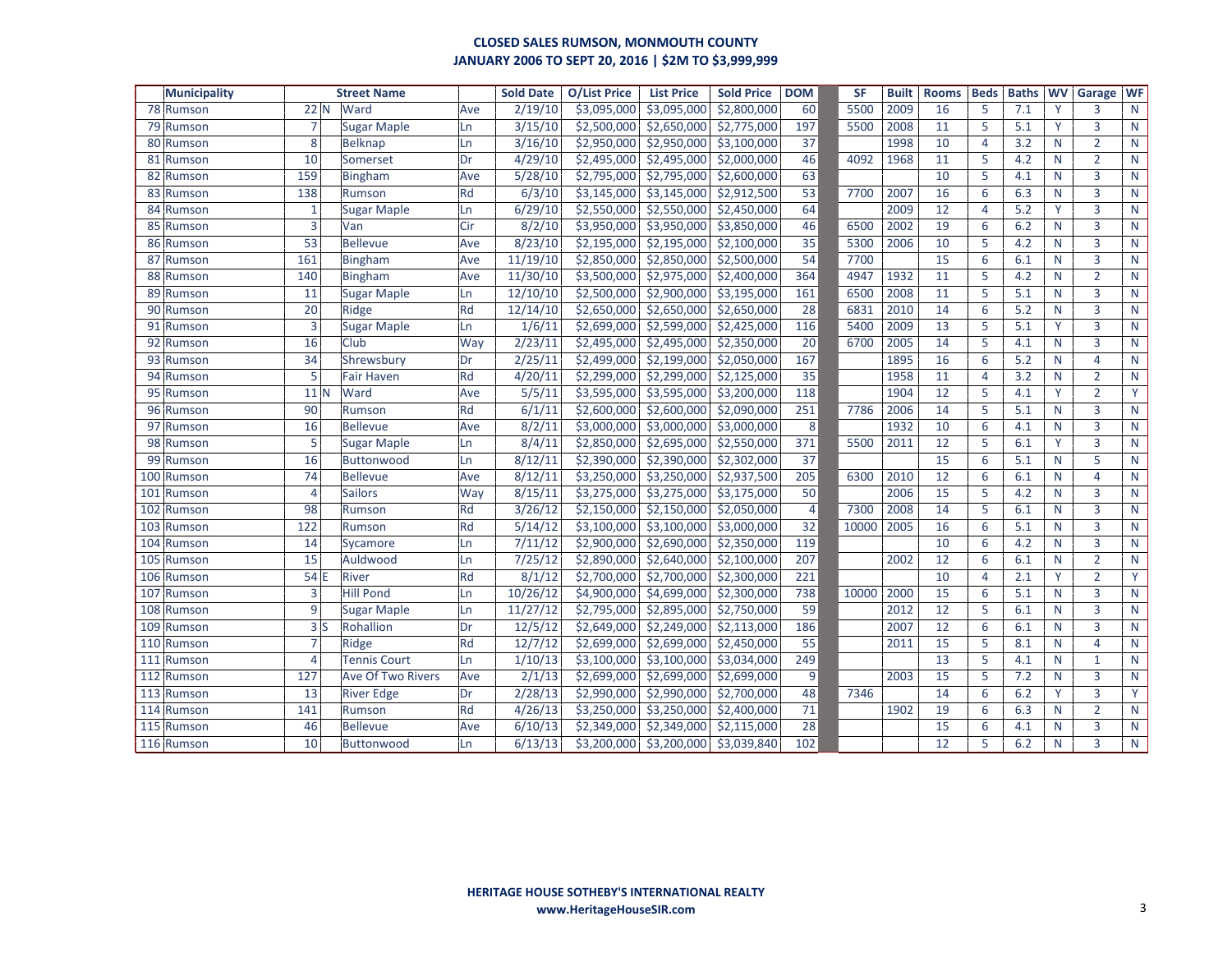| <b>Municipality</b> |                 | <b>Street Name</b>    |     | <b>Sold Date</b> | <b>O/List Price</b> | <b>List Price</b> | <b>Sold Price</b>          | <b>DOM</b>      | <b>SF</b> | <b>Built</b> | <b>Rooms</b> | <b>Beds</b>    | <b>Baths</b> | <b>WV</b>    | Garage         | <b>WF</b>    |
|---------------------|-----------------|-----------------------|-----|------------------|---------------------|-------------------|----------------------------|-----------------|-----------|--------------|--------------|----------------|--------------|--------------|----------------|--------------|
| 117 Rumson          | 138             | Rumson                | Rd  | 6/13/13          | \$3,425,000         | \$3,425,000       | \$3,175,000                | 76              | 7700      | 2007         | 16           | 6              | 6.3          | N            | 3              | N            |
| 118 Rumson          | 15              | <b>Black Point HS</b> | Rd  | 7/1/13           | \$3,450,000         | \$3,450,000       | \$3,100,000                | 150             |           | 1962         | 16           | $\overline{4}$ | 4.1          | Y            | $\overline{2}$ | Y            |
| 119 Rumson          | $\mathbf{1}$    | Buttonwood            | Ln  | 7/11/13          | \$3,100,000         | \$3,100,000       | \$2,975,000                | 44              | 6500      | 2011         | 10           | 5              | 6.1          | N            | 3              | $\mathsf{N}$ |
| 120<br>Rumson       | 5               | Willowbrook           | Rd  | 7/23/13          | \$3,395,000         | \$3,395,000       | \$3,200,000                | 16              |           | 2013         | 12           | 6              | 6.2          | N            | 3              | $\mathsf{N}$ |
| 121<br>Rumson       | $\mathbf{1}$    | <b>Belknap</b>        | Ln  | 7/24/13          | \$3,299,000         | \$3,299,000       | \$3,065,000                | 105             | 7250      | 2008         | 13           | 5              | 5.1          | N            | $\overline{3}$ | $\mathsf{N}$ |
| 122<br>Rumson       | 23              | <b>Oakes</b>          | Rd  | 8/1/13           | \$2,175,000         | \$2,175,000       | \$2,000,000                | 391             |           | 2003         | 17           | 6              | 4.1          | Y            | $\overline{2}$ | Y            |
| 123<br>Rumson       | $\mathbf{1}$    | <b>Sugar Maple</b>    | Ln  | 8/14/13          | \$2,599,000         | \$2,599,000       | \$2,405,000                | 46              |           | 2010         | 12           | $\overline{4}$ | 5.2          | Y            | 3              | $\mathsf{N}$ |
| 124<br>Rumson       | 17E             | Buttonwood            | Ln  | 9/4/13           | \$2,795,000         | \$2,795,000       | \$2,725,000                | 378             | 5800      | 2012         | 10           | 6              | 5.1          | N            | 3              | ${\sf N}$    |
| 125<br>Rumson       | 27              | Shrewsbury            | Dr  | 9/12/13          | \$2,499,000         | \$2,499,000       | \$2,475,000                | 112             | 4911      | 2009         | 10           | 5              | 4.2          | Y            | $\overline{2}$ | Y            |
| 126<br>Rumson       | 186             | Rumson                | Rd  | 9/19/13          | \$2,995,000         | \$2,800,000       | \$2,650,000                | 64              |           | 2013         | 17           | $\overline{7}$ | 6.1          | N            | $\overline{3}$ | $\mathsf{N}$ |
| 127<br>Rumson       | 5               | Elm                   | Ln  | 11/14/13         | \$2,499,000         | \$2,349,000       | \$2,225,000                | 62              |           |              | 16           | 6              | 5.2          | N            | 3              | $\mathsf{N}$ |
| 128<br>Rumson       | 6               | <b>Nicol Ter</b>      |     | 12/12/13         | \$2,950,000         | \$2,950,000       | \$2,950,000                | 172             | 6300      | 2013         | 14           | 5              | 5.2          | N            | 3              | ${\sf N}$    |
| 129<br>Rumson       | 9 <sub>N</sub>  | Rohallion             | Dr  | 12/13/13         | \$2,950,000         | \$2,495,000       | \$2,400,000                | 266             | 6200      | 2012         | 13           | 5              | 5.1          | N            | 3              | $\mathsf{N}$ |
| 130<br>Rumson       | 63              | Wardell               | Ave | 1/14/14          | \$2,495,000         | \$2,395,000       | \$2,125,000                | 123             |           | 1968         | 9            | $\overline{4}$ | 4.1          | Y            | 4              | Y            |
| 131<br>Rumson       | 31              | <b>Buena Vista</b>    | Ave | 4/23/14          | \$2,675,000         | \$2,675,000       | \$2,650,000                | 84              |           | 2013         | 14           | 5              | 5.2          | N            | 3              | $\mathsf{N}$ |
| 132 Rumson          | $\overline{22}$ | Heathcliff            | Rd  | 5/1/14           | \$2,950,000         | \$2,699,000       | \$2,490,000                | 280             |           | 2003         | 15           | $\overline{7}$ | 5.1          | Y            | $\overline{3}$ | $\mathsf{N}$ |
| 133 Rumson          | $\overline{15}$ | Kemp                  | Ave | 6/2/14           | \$3,175,000         | \$3,175,000       | \$3,175,000                | $\overline{53}$ | 7600      | 2014         | 20           | $\overline{7}$ | 7.1          | $\mathsf{N}$ | 3              | $\mathsf{N}$ |
| 134 Rumson          | $\overline{2}$  | Willowbrook           | Rd  | 6/26/14          | \$3,775,000         | \$3,775,000       | \$3,550,000                | 34              | 8288      | 2002         | 13           | 6              | 8.2          | N            | $\overline{4}$ | $\mathsf{N}$ |
| 135<br>Rumson       | 80              | Ridge                 | Rd  | 7/14/14          | \$2,554,000         | \$2,554,000       | \$2,225,000                | 91              |           | 2013         | 13           | 5              | 5.2          | N            | $\overline{3}$ | $\mathsf{N}$ |
| 136<br>Rumson       | 92              | Ridge                 | Rd  | 8/14/14          | \$2,875,000         | \$2,399,000       | $\overline{$}$ \$2,100,000 | 319             | 6200      | 2013         | 12           | 5              | 6.2          | N            | 3              | $\mathsf{N}$ |
| 137<br>Rumson       | 12N             | Park                  | Ave | 8/14/14          | \$2,399,000         | \$2,399,000       | \$2,430,356                | 45              | 5400      | 2013         | 11           | 5              | 5.1          | N            | 3              | $\mathsf{N}$ |
| 138<br>Rumson       | 87              | Ridge                 | Rd  | 8/19/14          | \$2,995,000         | \$2,895,000       | \$2,725,000                | 32              |           | 2013         | 14           | 6              | 7.1          | N            | 3              | $\mathsf{N}$ |
| 139<br>Rumson       | 15              | <b>Heathcliff</b>     | Rd  | 8/26/14          | \$2,295,000         | \$2,295,000       | \$2,150,919                | 23              | 7684      | 2008         | 15           | $\overline{7}$ | 5            | N            | $\overline{3}$ | $\mathsf{N}$ |
| 140 Rumson          | 58              | <b>Buena Vista</b>    | Ave | 8/28/14          | \$2,950,000         | \$2,695,000       | \$2,650,000                | 90              | 6700      |              | 18           | 6              | 6.2          | N            | $\overline{3}$ | $\mathsf{N}$ |
| 141<br>Rumson       | $\overline{4}$  | Water                 | Way | 9/4/14           | \$2,599,000         | \$2,599,000       | \$2,450,000                | 18              | 7119      | 1999         | 15           | 5              | 3.2          | Y            | 4              | Y            |
| 142<br>Rumson       | $\overline{5}$  | Willowbrook           | Rd  | 9/5/14           | \$3,450,000         | \$3,450,000       | \$3,125,000                | 71              | 8200      | 2013         | 12           | 6              | 6.2          | N            | 3              | $\mathsf{N}$ |
| 143<br>Rumson       | $\overline{20}$ | Club                  | Way | 9/30/14          | \$2,675,000         | \$2,550,000       | \$2,382,650                | 124             | 5300      | 2014         | 12           | 5              | 4.1          | N            | $\overline{3}$ | $\mathsf{N}$ |
| 144<br>Rumson       | 148             | Rumson                | Rd  | 10/24/14         | \$3,250,000         | \$3,250,000       | \$2,950,000                | 56              | 7200      | 2009         | 15           | 5              | 6.2          | N            | $\overline{3}$ | $\mathsf{N}$ |
| 145<br>Rumson       | 60              | <b>Navesink</b>       | Dr  | 11/14/14         | \$2,725,000         | \$2,499,000       | \$2,200,000                | 307             |           | 1962         | 14           | 6              | 4.1          | N            | 3              | $\mathsf{N}$ |
| 146<br>Rumson       | 66 W            | River                 | Rd  | 11/16/14         | \$2,425,000         | \$2,425,000       | \$2,250,000                | 92              | 5565      | 2006         | 9            | 5              | 4.1          | Y            | $\overline{2}$ | $\mathsf{N}$ |
| 147<br>Rumson       | $\overline{7}$  | <b>Sugar Maple</b>    | Ln  | 12/8/14          | \$2,850,000         | \$2,850,000       | \$2,650,000                | $\overline{23}$ |           | 2010         | 15           | 5              | 6.1          | N            | $\overline{3}$ | $\mathsf{N}$ |
| 148<br>Rumson       | 41              | <b>Bellevue</b>       | Ave | 12/30/14         | \$2,999,999         | \$2,999,999       | \$2,975,000                | 12              |           | 2014         | 12           | 5              | 4.2          | N            | $\overline{3}$ | $\mathsf{N}$ |
| 149<br>Rumson       | 8               | <b>Heathcliff</b>     | Rd  | 3/12/15          | \$2,750,000         | \$2,750,000       | \$2,725,000                | 71              |           | 2014         | 13           | 6              | 5.1          | N            | 3              | $\mathsf{N}$ |
| 150<br>Rumson       | 21              | <b>Black Point HS</b> | Rd  | 4/30/15          | \$4,150,000         | \$4,150,000       | \$3,850,000                | 24              |           | 1983         | 15           | $\overline{7}$ | 7.2          | Y            | $\overline{2}$ | Y            |
| 151<br>Rumson       | 10 <sub>N</sub> | Ward                  | Ave | 5/1/15           | \$3,250,000         | \$3,250,000       | \$2,875,000                | 25              | 6800      | 2004         | 13           | 6              | 5.1          | Y            | 3              | $\mathsf{N}$ |
| 152<br>Rumson       | 12              | Auldwood              | Ln  | 5/8/15           | \$3,995,000         | \$3,995,000       | \$3,950,000                | 10              | 6500      | 2014         | 12           | 5              | 5.2          | N            | 3              | $\mathsf{N}$ |
| 153 Rumson          | $\overline{9}$  | <b>Bingham Hill</b>   | Cir | 6/1/15           | \$3,490,000         | \$3,490,000       | \$3,000,000                | 152             |           | 2004         | 16           | 5              | 5.2          | N            | $\overline{3}$ | $\mathsf{N}$ |
| 154 Rumson          | 161             | <b>Bingham</b>        | Ave | 6/10/15          | \$2,599,000         | \$2,475,000       | \$2,350,000                | 187             | 7304      | 2010         | 15           | $\overline{7}$ | 6.1          | N            | 3              | $\mathsf{N}$ |
| 155 Rumson          | 138             | Bingham               | Ave | 6/10/15          | \$4,850,000         | \$3,900,000       | \$3,600,000                | 369             | 5163      | 1904         | 14           | 9              | 7.2          | N            | 8              | $\mathsf{N}$ |